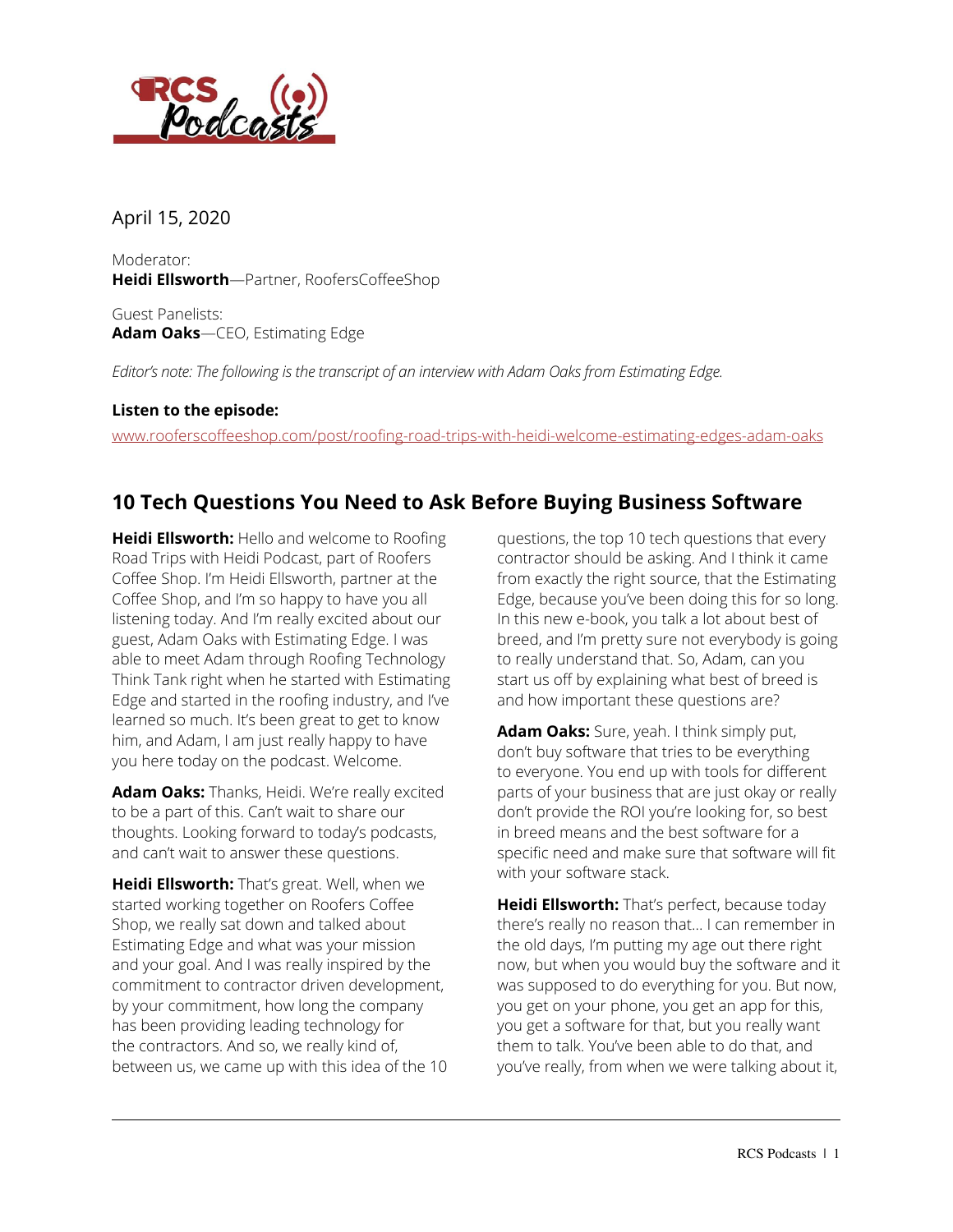you were very passionate about it. Can you talk a little bit that open platform that really builds into that best of breed concept?

**Adam Oaks:** Yeah. I think when we talk about open, we also talk about scalable. I'm talking about both of those. And when we talk about a scalable platform, what we mean is the ability to grow and manage increased demand. So, the software that you're reviewing should be able to adapt to the changing needs of your needs. Right? An open API, though, is a programming interface publicly available to software developers, and what that means, it provides a seamless flow of data between different software providers. Being open allows those best in breed solutions to work together to benefit their mutual customers. So, as your business scales and you're starting to look at things like AI, artificial intelligence, machine learning, and more, you have to be on that open scalable platform. And right now, it allows you to have the data that you can trust, that you need, and when you needed to make quick decisions, keeping down costs overruns and driving profits. And I want to add to this. These open platforms are in the cloud, and in these unprecedented times, we need to provide our staff the ability to work virtually from anywhere. So, being able to communicate through the internet allows your teams to work together more efficiently and provide better communication to your customers.

**Heidi Ellsworth:** It's really important, and that's not going to change. The cloud is going to become even... I mean, we need to be able to work anywhere we're at and be able to get the information we need. But also, when you're talking about those open platforms, too, you're talking about two way, right? So, data flowing two ways, is that correct?

**Adam Oaks:** That's exactly right. So, when you're looking at, for instance, with estimating software, that's my business so I know it, and connecting to CRM, so when somebody maybe has an opportunity in their CRM and they want to push that opportunity to their estimating software so that way they're not retyping in the name of the

job, putting in budgets, doing anything like that, it all flows right through. They put their estimate together and that solution, and then that data moves back to the CRM so that the salespeople, or customer, experienced people can help talk to their customers with real data in front of them and no one's retyping that data. A better example might even be your accounting system, so having data and the estimate, which is your budget, push into the accounting system and allow that account to have the real data there. And it can come back with purchase orders and things of that nature.

**Heidi Ellsworth:** I think that is the future. And I mean, I know I'm a little slow sometimes on some of these things, so I know it's been there for a while, but it's really, this whole concept is taking a front row seat. I think, when we think about how many roofing offices out there where they have so many times they are entering the same data across, and so accounting's entering it, estimating's entering it. I mean, that's a huge opportunity for mistakes right there.

**Adam Oaks:** Exactly. And we see those mistakes turn into big budget crunchers, so people, they spend more money than they expected to or are they make mistakes on that purchase order. They're ordering too much material. All sorts of things like that can happen. And having that data flow through seamlessly is going to stop those kinds of mistakes from happening.

**Heidi Ellsworth:** Yeah, that's perfect. And so, for the contractors who are listening to this, as you're thinking about what questions to ask, this one, I think, is one of the most important. And to really bring it down to a very easy question is, can this software communicate with my other software both ways? Can I push information both directions? And that's really that open platform.

## **Adam Oaks:** Exactly.

**Heidi Ellsworth:** And that really leads into my next question because, again, I've worked with contractors for a long time who have gone from paper to software, paper to the cloud, paper to this, and all these double entries, trying to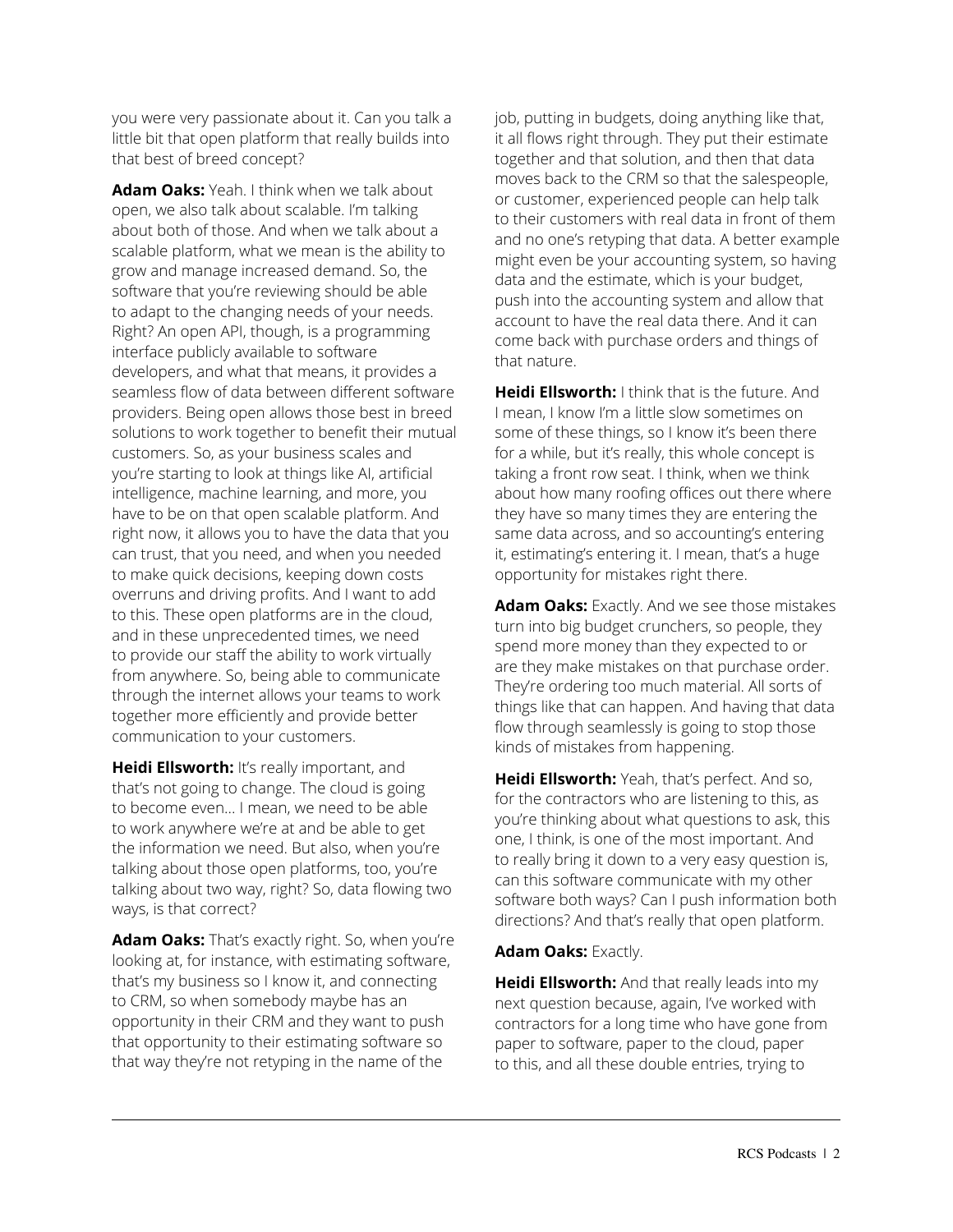eliminate them sounds great. It sounds great, but that is not always easy for the employees to make the change and for the overall culture, company culture. Can you talk a little bit about that challenge for roofing contractors and some of the things they should be asking about?

**Adam Oaks:** Yeah. I think it's a simple question. Will the software you're considering be completely disruptive to the business? You got to ask that question and understand what that means. And then, how do you deal with that through the purchasing process? One other question: will my older, or should I say more experienced workforce, be open to new processes that improve the profitability of your business? So, sometimes we see some employees, they don't want to change what they do every day, and I understand. But can we and how will you help them make that change? Right? So, that's the questions you need to be thinking about internally. The key to getting buyin through this process, if it's the right choice, is to include key employees that are going to be affected by that change during the buy-in process, and don't bring them in after you've already made your decision. Bring them in and get their input throughout the entire process, and that way they see the value. Give them the opportunity to learn how the software will improve the business and even improve their daily workflow. They may come back to you and say, "This won't do it." Or they may say, "I had no idea this would really... I can put out this much more work using this software."

**Heidi Ellsworth:** I think you're so smart. I've been in situations over my career where someone said, "Oh, you're going to start using this. You got to like it." And there was no input, there was no buy-in from the employees, and that makes for a really hard transition, not only for the company but for the software provider, too, because they're constantly getting that pushback.

**Adam Oaks:** Right. I've seen it destroy organizations when they've brought in maybe a CRM to replace a CRM because the company bought another one. They said, "Well, you're going to use our CRM now," and then the salespeople fall apart, sales broke down. So, those can be difficult times. So, really paying attention and asking the right questions, which this e-Book's all about, and going through that process is going to hopefully stop that from happening.

**Heidi Ellsworth:** Yeah. I think that's good. And I think, too, by going over this e-book with your employees and then as you're working with the software companies, making sure everybody understands the important questions, that almost has this extreme opposite effect of building company culture and building buy-in by the time that software comes down the pike [inaudible 00:00:10:03]. So, one of the things I would, and I know we pointed this out in the e-book and I think it's really important too, is once they do make that decision, I think what you just said, if it's going to be disruptive. Because sometimes, no matter how much buy-in there is, it's going to be disruptive. And that takes us to, one of the things I wanted to check in with you also is just the importance of training, and I'm going to sneak this one in because I think that goes exactly with the employees and we talk about that in the e-book. Does this company, this software company, have experience with roofing? Do they understand construction? Do their trainers understand? Can you talk a little bit more about how contractors can dive into those questions about training and [inaudible 00:10:52] experience and all of that good stuff?

**Adam Oaks:** Yes. Perfect. Perfect question. So, I think the right way to go about doing that is asking those specific questions. Talk about what the onboarding process is, talk about who the trainers are, who they train, what's gone through that process. Even ask for references, ask for other customers that have decided to use that software, and get references on not only how the software works, but what's that onboarding process like? And then, speak to internally what the company. Does the salesperson understand the business that you're in, the roofing industry? When you start throwing out commercial roofing terms and you're talking about tear off or any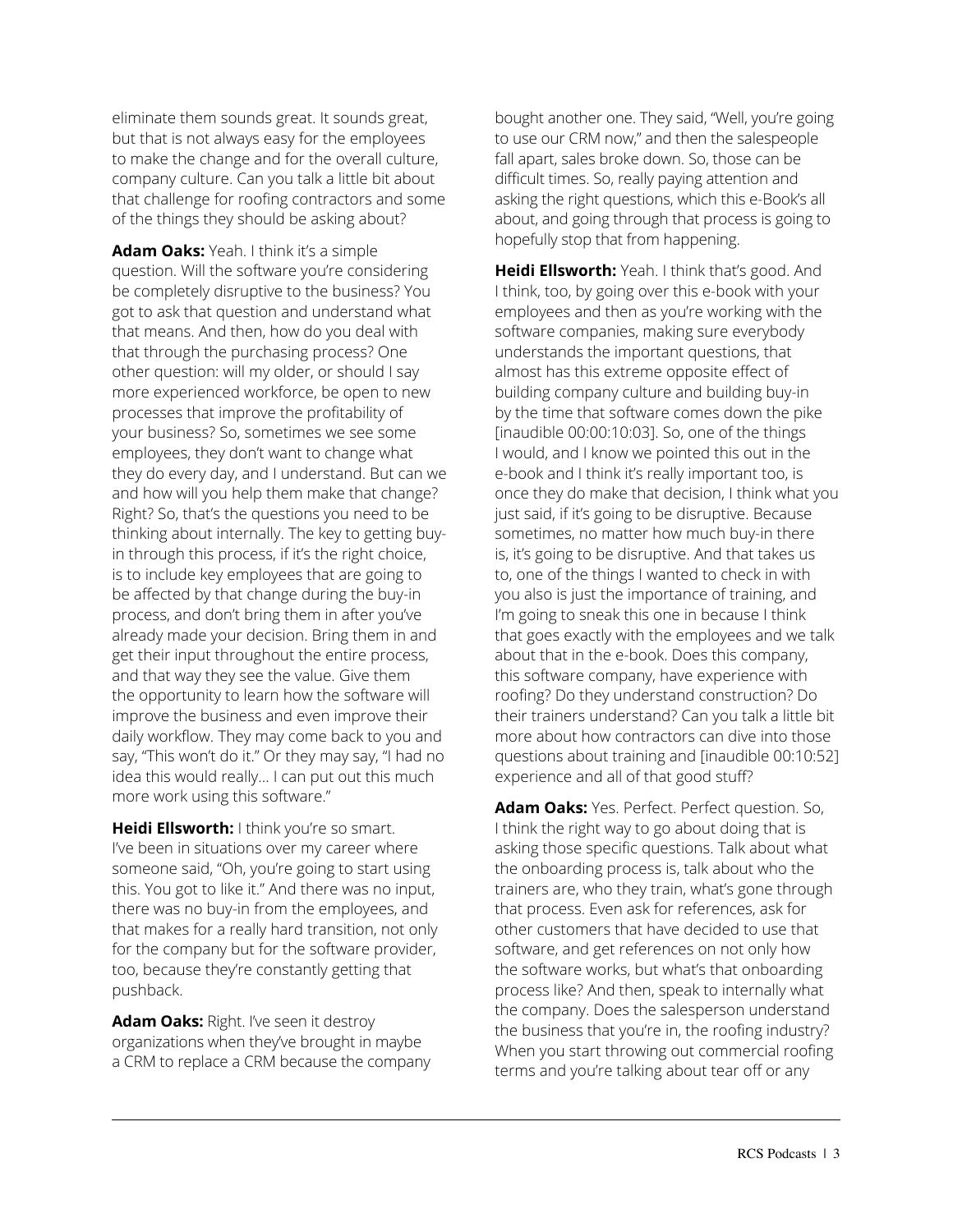other part of that roofing project, do they look at you with surprise or do they understand you're talking about what a tapered design is or what EBDM is or what's the drip edge? You start to realize that the salesperson has no idea. That's a signal that maybe something's going on in the organization. Beyond that, ask to speak to the product manager. If you're buying something that's a big expense for you, bill up in the business, don't just talk to the sales person. Say, "Hey, can we get on with the product manager? I'd like to understand what they're thinking." And what kind of experience does the product manager have? That's the person that's going to be developing the software in the future to the ever-changing needs of your business and the whole industry. Did they have knowledge? And an example in our organization, our product manager, a head of product, has worked for a roofing company, he's worked for a roofing manufacturer, and he's been with our software business for over a decade. So, that kind of experience says a lot compared to someone that maybe came from Facebook to work in the roofing industry. That won't work as well.

**Heidi Ellsworth:** No. And I've seen that in marketing over and over again. And it doesn't mean that people can't learn the roofing industry, but roofing people know when people are trying to put something over on them. They know when it's real.

**Adam Oaks:** Yeah, I think you're right.

**Heidi Ellsworth:** That's why I think that's... Yeah. They really do. And I think that's important that companies.... And tell our audience, Adam, how long has Estimating Edge been in the roofing industry and providing technology for contractors?

**Adam Oaks:** Heidi, we've been doing this for over 30 years, and we literally still have employees that had been with us since the beginning, both in our customer success team and in sales and other areas. So, our experience is probably something in the range of over probably 16, 17 years as an average, and that's including bringing on brand new people because we continue to bring young, new talent into the organizations as we further develop our product.

**Heidi Ellsworth:** I think that's so cool. When I think back 30 years, some of us didn't even have computers back then, and Estimating Edge was on the front end of all of that. That's amazing in my mind.

**Adam Oaks:** yeah. A few people will remember DOS based programming. We our first product was DOS. We've come a long way from them, obviously, in that open, scalable platform that we talked about before.

**Heidi Ellsworth:** I used DOS in my first job out of college, so I know exactly what you're talking about. We all had to be a little bit of a programmer in those days. Let's talk just a little bit about budget because this is a biggie, right? I mean, it's scary to think about the costs that are associated, but I don't think the contractors... I mean, a lot of them do, but there's a lot who also don't understand the ROI, the return on investment, and how large it can be, not just financially but company culture, customer relations, satisfaction, all that. Can you talk about what are the important budget questions to ask and how to relate that to that bigger picture of return on investment?

**Adam Oaks:** Well, this isn't the easiest question you asked me. It's a tough question, and its tough question for everybody, making that decision to buy software. In fact, at Estimating Edge, we buy all kinds of software, including third party software that works directly with our solution that's built in, CRM tool, the counting, and more. Our latest software, we bought is a SAS software we engaged with, and it's been disruptive to one of our business units for almost a year. But we knew that going in. We realize the long-term benefits outweighed that disruption. So, as we talked about before, including department head in the decision after that process went through, they understood what impact they were going to face, but also the long-term value that we're going to get. So, after the initial year, which is coming up now actually, we're seeing reliable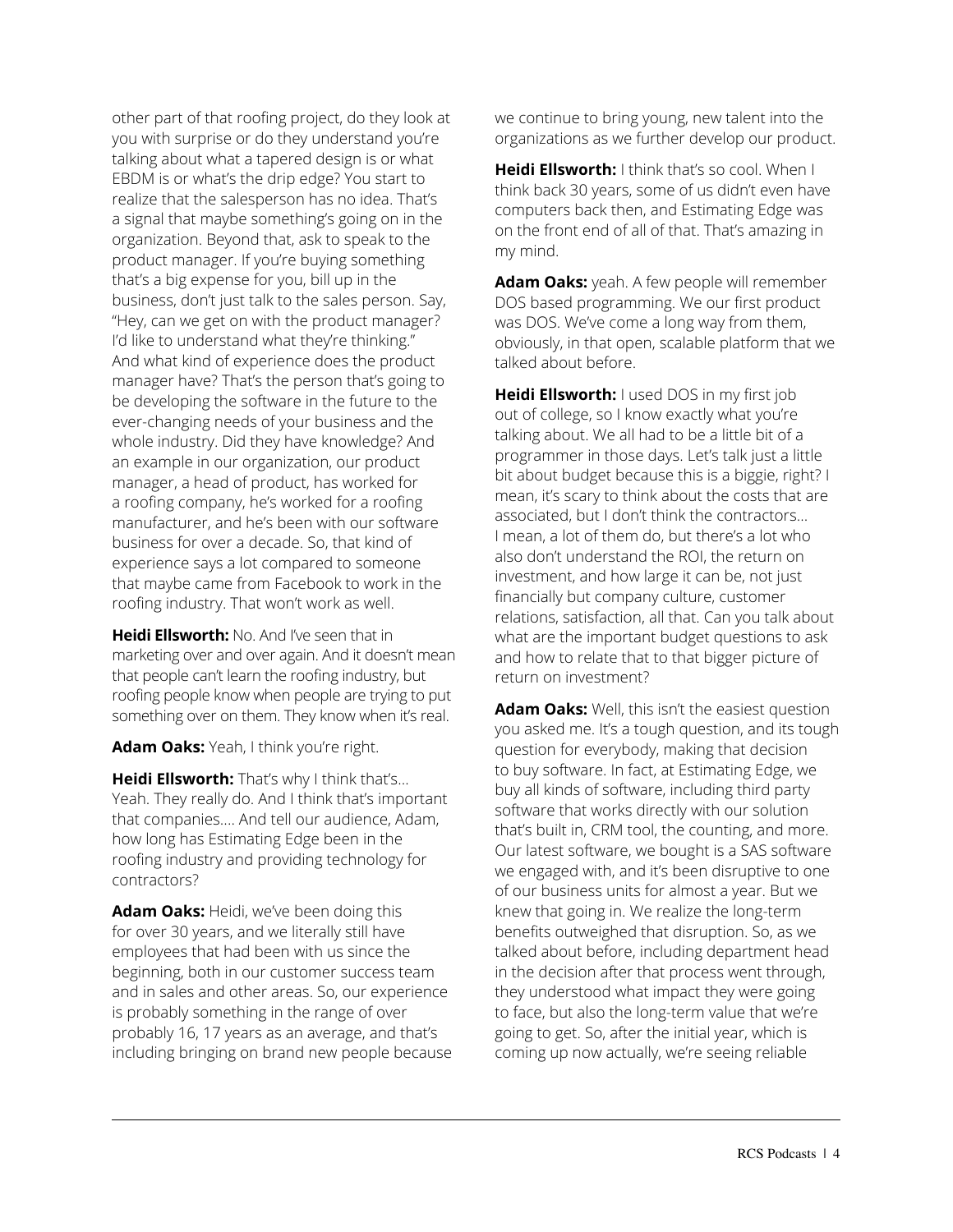data ready in just moments, where it took days just to get a snapshot of the business. So, I guess this goes back to the question you asked earlier about disruption, but it also goes to getting the ROI. So, this wasn't a cheap software, but we were able to make faster decisions now, see fewer mistakes, and get that ROI we were looking for. So, to summarize, I'd say determine the true return on the investment and how it impacts the long-term growth of your company. That will help you drive your decisions. So, look at it long term. If you're buying software, it's not for a six-month run, right? It's for at least five years and probably longer depending on the changes in the market. So, think about what that means, what kind of efficiencies you're going to gain, what kind of value you're going to get, what costs are you going to save, and ultimately what kind of profitability you're going to see.

**Heidi Ellsworth:** I think that's smart, and I love the fact that you can actually take something that you did in your company and show that... We have contractors out there right now trying to figure out their software, but it's everyone. And I know that's a really obvious comment, but everyone's trying to work through this. It's not easy.

**Adam Oaks:** Right. We've talked about a lot of things today about experience in the roofing industry. You're going to buy software that maybe doesn't have that experience. Salesforce.com is an ubiquitous product out there that we use, and they don't really have roofing experience, but it's good and it does have that open API and connect to so many other providers. So, all of these questions are going to help you drive his decision, not just one of them. But you do need to look at everything as a whole and how it will help your business and that return, as you've mentioned.

**Heidi Ellsworth:** Yeah. And I think, as we talked about earlier, just so everyone knows, we're recording this on March 31st, 2020, so we're in the midst of a new way of doing things with technology being so important, as our pathway into the future of more people probably working

remotely, just looking at things a lot different. But what's cool, Adam, is you and I were involved with Roofing Technology Think Tank, or have been for the last couple of years. I was part of founding that group. And we have these conversations all the time during our meetings, our virtual meetings and our live meetups, of what kind of questions should we be asking about technology for the future? Maybe just share a little bit on your thoughts of what you've seen with Roofing Technology Think Tank and how that's helped Estimating Edge and how you see it helping the contractors a little bit.

**Adam Oaks:** Sure. I've been amazed with the participation from so many different areas in the industry, obviously including the residential and commercial roofing contractors, but also the other software providers, coming together as a team with no boundaries. Basically, sharing information, sharing knowledge about the technology they're using. They're taking away, like I said, all the boundaries and, really, telling them there their secrets, and then we ask those questions, how can we improve even more? What can we do to make the world better? We ask questions that I know would disrupt many of those roofing contractors, and they're right there leading the charge saying, "Yeah, this could change everything we do today if we can make this happen." We visited 3M, which was a great event, and thanks to 3M for having us there and their innovation center.

**Heidi Ellsworth:** Yeah, awesome.

**Adam Oaks:** Yeah. Really, really amazing event. And we learned about new technologies, new product that could maybe change the way the world looks at roofing. And I think going back to what you said, this time that we're facing with this pandemic, it's terrible, it's so disruptive to all of us. But we have to, even now, look at what kind of technology we can use to move forward. I've heard the system we're on today, GoToMeeting, but there's also Zoom and many others. They're selling left and right, more software, because people need to be able to communicate virtually.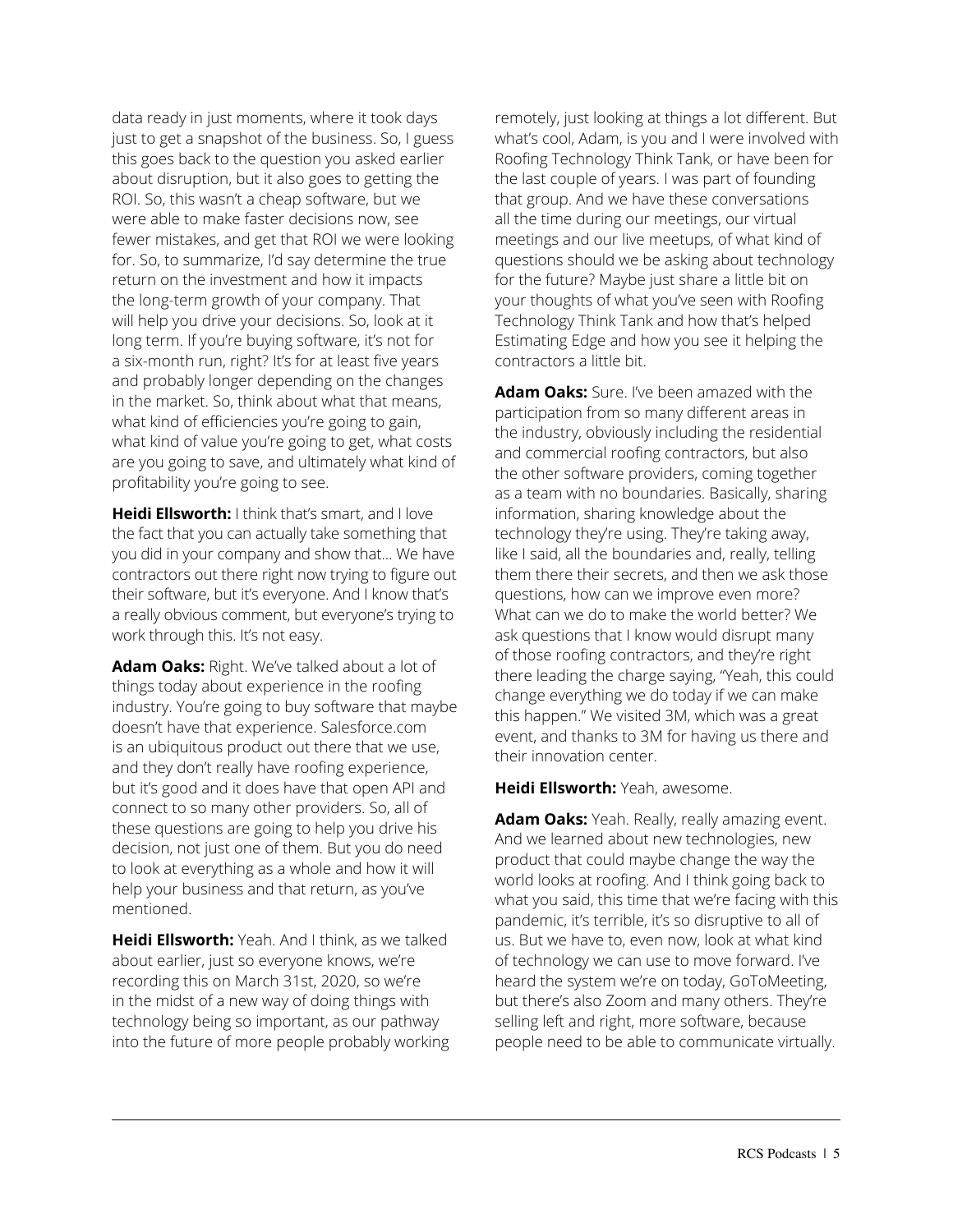And so, when you're looking at software today and other technologies, how can you operate in a different world, and that's not going to stop. The pandemic will end, but the world has changed forever. And so, there'll be more people working remotely, there'll be more virtual meetings and decisions and probably social distancing for a while. When you look at software, again, what I said before, look at it long-term, what's the impact long-term?

**Heidi Ellsworth:** Brilliant. I think that's great. Estimating Edge, like we just talked about, 30 years of doing this, of putting solutions out there, of looking to the future. So, for the contractors out there who are listening to this, talk a little bit about Estimating Edge, what can you do to help them? How can you help them on the... One of the most important parts of profitability is really good estimating, so what kind of questions should they be talking to you about and how can you help them with those answers?

**Adam Oaks:** Well, I hope the e-book's a good start, so use it to make some decisions about when you're looking at not only our software but other software's. You got to look at us internally. We have two ways to help our customers ask the right questions. Our account reps, our sales people, they've been with us for an average, I think, 10 years. We have knowledge that can help our customers ask the right questions when they're looking at other technologies, and we can help those perspective customers by helping them down the path. In fact, we try hard to not sell companies that shouldn't be using our software by asking questions about their business, so we really think it's important from our side that people are successful with what they're using. So, we're going to ask a lot of questions, but in turn, we'll guide you down some of those questions you should be asking us. And another area is our customer success team. When new customers onboard, we literally ask hundreds of questions to help them get their database set up and the tool ready. So, we encourage, in turn, that they ask us questions, and that include how to estimate even. Many [inaudible 00:22:42] people that come in for training on our software are brand new to estimating, and I've got

people on our team that have been estimating for years and now work on our team to help people learn how to use the software. So, we teach estimating along with learning our software, but also, how to build a good material database and how to best pick the next software, as we talked about before, they need to help eliminate duplicate entry for instance. So, those are some of the ways that we help

**Heidi Ellsworth:** Having actually talking to contractors pretty much every day of my life and working a lot with different people, you have some huge raving fans out there. I mean, when the contractors and the estimators talk about Estimating Edge, they are passionate about it.

**Adam Oaks:** We're passionate about our customers as well. We love them, and we want to make a product and a solution that they love. And I think the reason they're passionate is really not only the software, we hope, that's great, but is our people. A good example, I was at IRE in Nashville, the one before Dallas, and our sales rep, John Lombardo, who handles that area for us, was providing demonstrations of our software. And people would come up to me, and I'd introduce myself. I'm the CEO of Estimating Edge, and they'd say, "Nice to meet you." I say, "Well, can I help you?" And they say, "Well, I'm here to see John." I said, "Well, he's busy. Might be a few minutes. Can I help you?" And they'd go, "No, that's okay. I'll wait for John." And I loved it because they really want to talk to him. And then, after John made himself available, they'd go up and literally give each other a hug, and that's what I love about the business I'm in.

**Heidi Ellsworth:** That's what I love, too. I can't wait till we can hug again. That will be great.

**Adam Oaks:** Yeah. Good point.

**Heidi Ellsworth:** I know. Well, and I have to tell you, on Roofers Coffee Shop, we have our classified section, and in that classified section we will find people saying, "Looking for estimators who are knowledgeable in Estimating Edge." So, it's not just people being raving fans and passionate, it's about employers saying they're looking for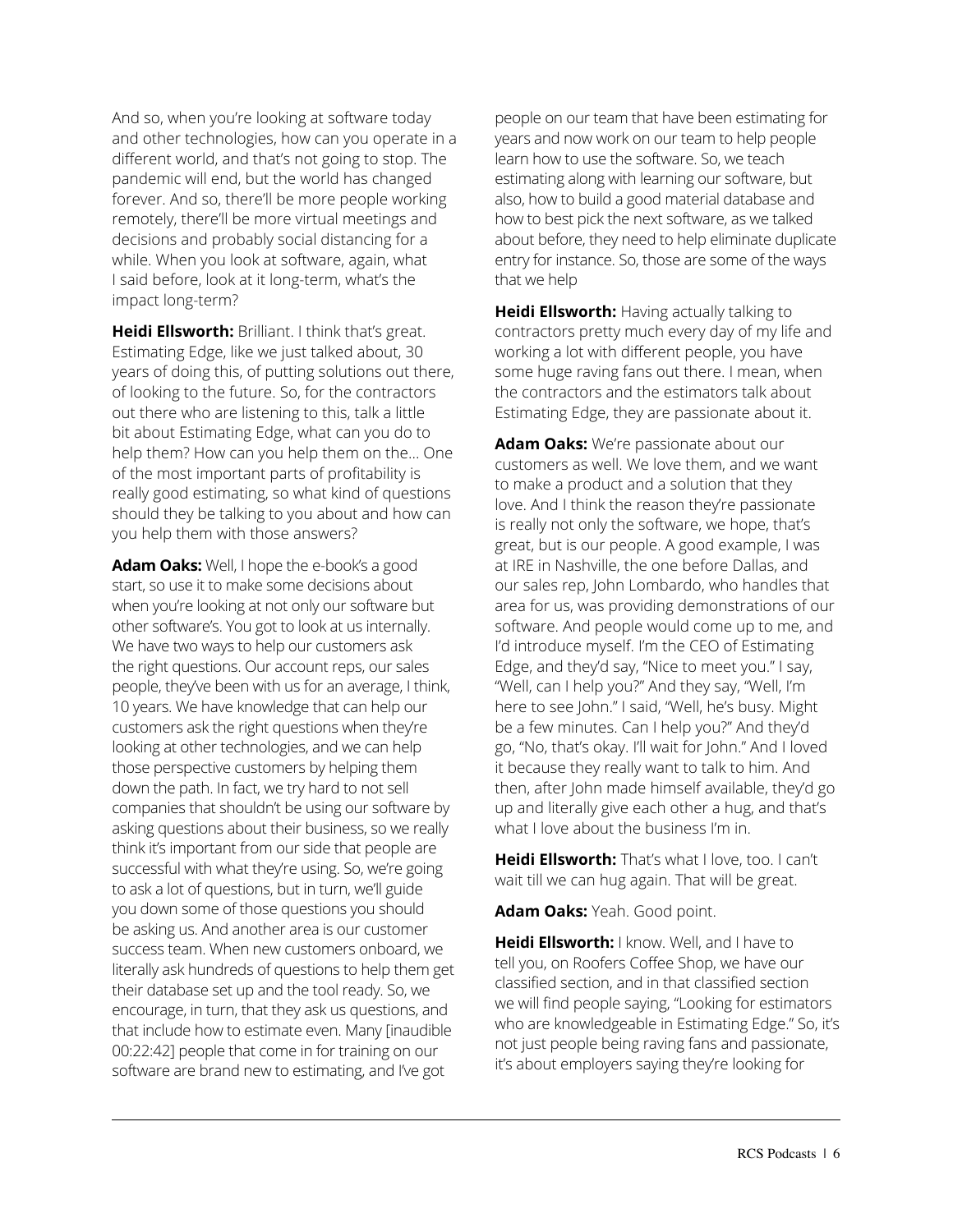estimators out there who are working with your software. That's huge. That's a huge compliment, and also just shows what a great business and software that you offer the industry.

**Adam Oaks:** That's wonderful. Thank you for saying so.

**Heidi Ellsworth:** Yeah, it's very cool. Well, Adam, this e-book, I really hope... I mean, it's on the site. It is in the e-book section. It is on the Estimating Edge directory. You have an ad running where people can click on it to download it. I know you're going to have it on your site. So, really, this is the type of thing that contractors need to download, share with their team no matter where they're working, have everybody looked through it, and really make this a part of their purchasing processes. And I want to thank you for that gives back to the industry. I think that's one of the most important things is for us to continue to educate our industry on technology and where we're going.

**Adam Oaks:** Well, thank you very much, Heidi. I appreciate you having me on today, and I'll just say that if anybody has any questions, our

team really would answer questions about other software that we might have information on about other customer using software that's more successful than others related to Estimating, because they all connect, but not Estimating software necessarily. So, we're happy to help any way we can. Please give us a call. We'd be glad to help. And Heidi, stay safe and stay healthy.

**Heidi Ellsworth:** I will. Thank you so much for being here today, Adam. I love your team, so same back to you and everybody there to be safe. And we'll be seeing each other a trade show sometime in the future, I know.

**Adam Oaks:** I hope so. Thank you.

**Heidi Ellsworth:** Thank you. And I want to thank everybody who listened today. These podcasts are on Roofers Coffee Shop under read, listen, watch. We continually have our Roofing Road Trips with Heidi Podcast, talking to experts in the industry, contractors. We just have fun listening and talking to the folks who really are bringing important things to this industry. So, thank you for listening, and we will see you next time. Thanks.